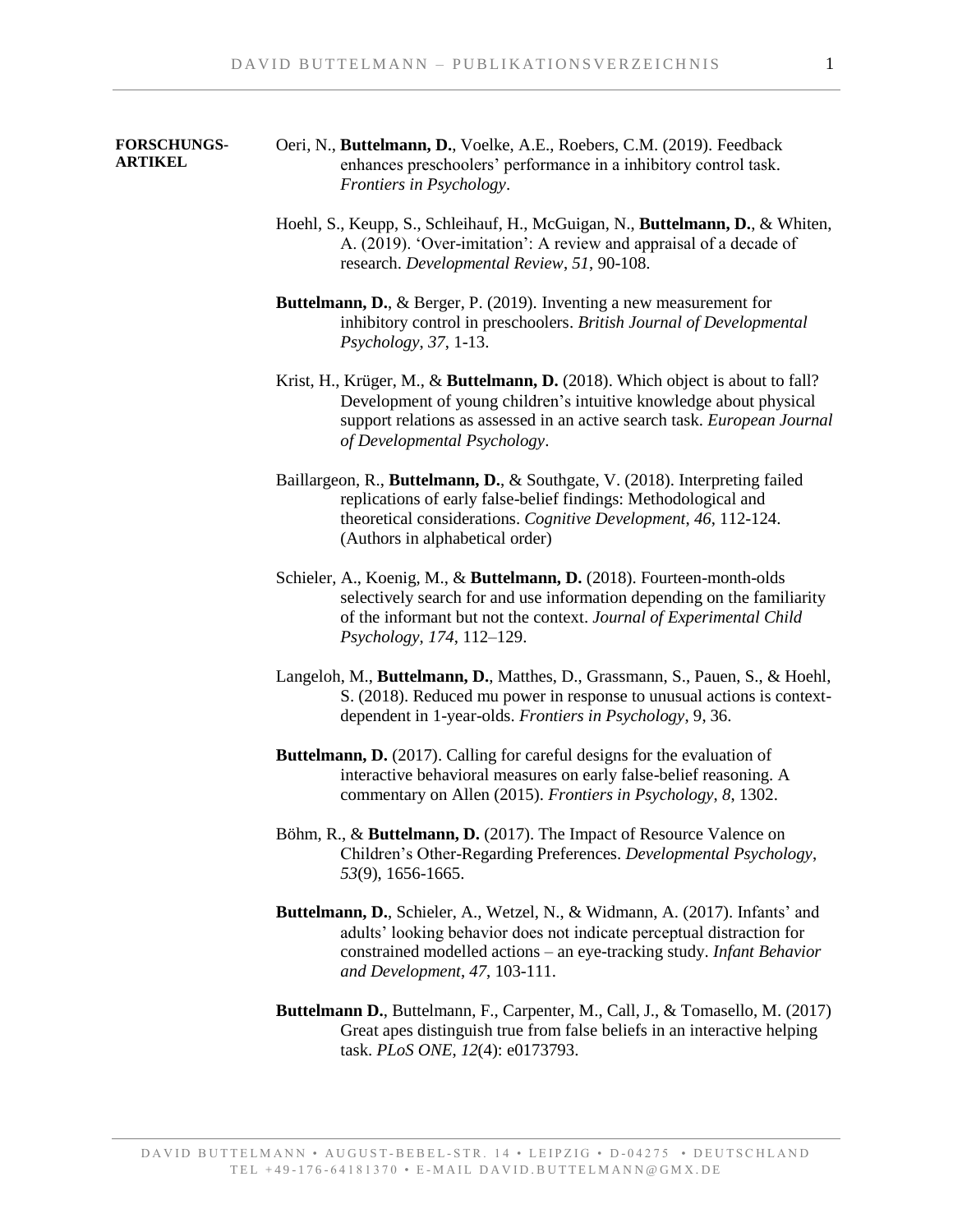- Király, I. & **Buttelmann, D.** (2017). Editorial: Learning in Social Context: the nature and profit of living in groups for development. *Frontiers in Psychology, 8,* 336.
- Buttelmann, F. & **Buttelmann, D.** (2017). The influence of a bystander agent's beliefs on children's and adults' decision-making process. *Journal of Experimental Child Psychology*, *153*, 126-139.
- Gellén, K., & **Buttelmann, D.** (2017). Fourteen-month-olds adapt their imitative behaviour in the light of a model's constraints. *Child Development Research*, vol. 2017, Article ID 8080649, 11 pages.
- Brandt, S., **Buttelmann, D.**, Lieven, E., & Tomasello, M. (2016). Children's understanding of first and third person perspectives in complement clauses and false belief tasks. *Journal of Experimental Child Psychology*, *151*, 131-143. doi: 10.1016/j.jecp.2016.03.004.
- Wetzel, N., **Buttelmann, D.**, Schieler, A., & Widmann, A. (2016). Infant and adult pupil dilation in response to unexpected sounds. *Developmental Psychobiology*, *58*, 382-392.
- Buttelmann, F., Suhrke, J., & **Buttelmann, D.** (2015). What you get is what you believe: Eighteen-month-olds demonstrate belief understanding in an unexpected-identity task*. Journal of Experimental Child Psychology*, *131*, 94-103.
- **Buttelmann, D.** & Römpke, A. (2014). Anxiety reducing effect: dog, fish and plant in direct comparison. *Anthrozoös*, *27*, 267-277.
- **Buttelmann, D.** & Böhm, R. (2014). The ontogeny of the motivation that underlies in-group bias. *Psychological Science*, *25*, 921-927.
- Zmyj, N. & **Buttelmann, D.** (2014). An integrative model of rational imitation in infancy. *Infant Behavior and Development*, *37*, 21– 28.
- **Buttelmann, D.**, Over, H., Carpenter, M. & Tomasello, M. (2014). Eighteenmonth-olds understand false beliefs in an unexpected-contents task. *Journal of Experimental Child Psychology*, *119*, 120–126.
- **Buttelmann, D.**, Carpenter, M., Call, J. & Tomasello, M. (2013). Chimpanzees recognize successful actions, but still fail to imitate them. *Animal Behaviour*, *86*(4), 755-761.
- **Buttelmann, D.**, Zmyj, N., Daum, M.M., & Carpenter, M. (2013). Selective imitation of in-group over out-group members in 14-month-olds. *Child Development*, *84*(2), 422-428.
- **Buttelmann, D.**, & Tomasello, M. (2013). Can domestic dogs (*Canis familiaris*) use referential emotional expressions to locate hidden food? *Animal Cognition*, *16(1)*, 137-145.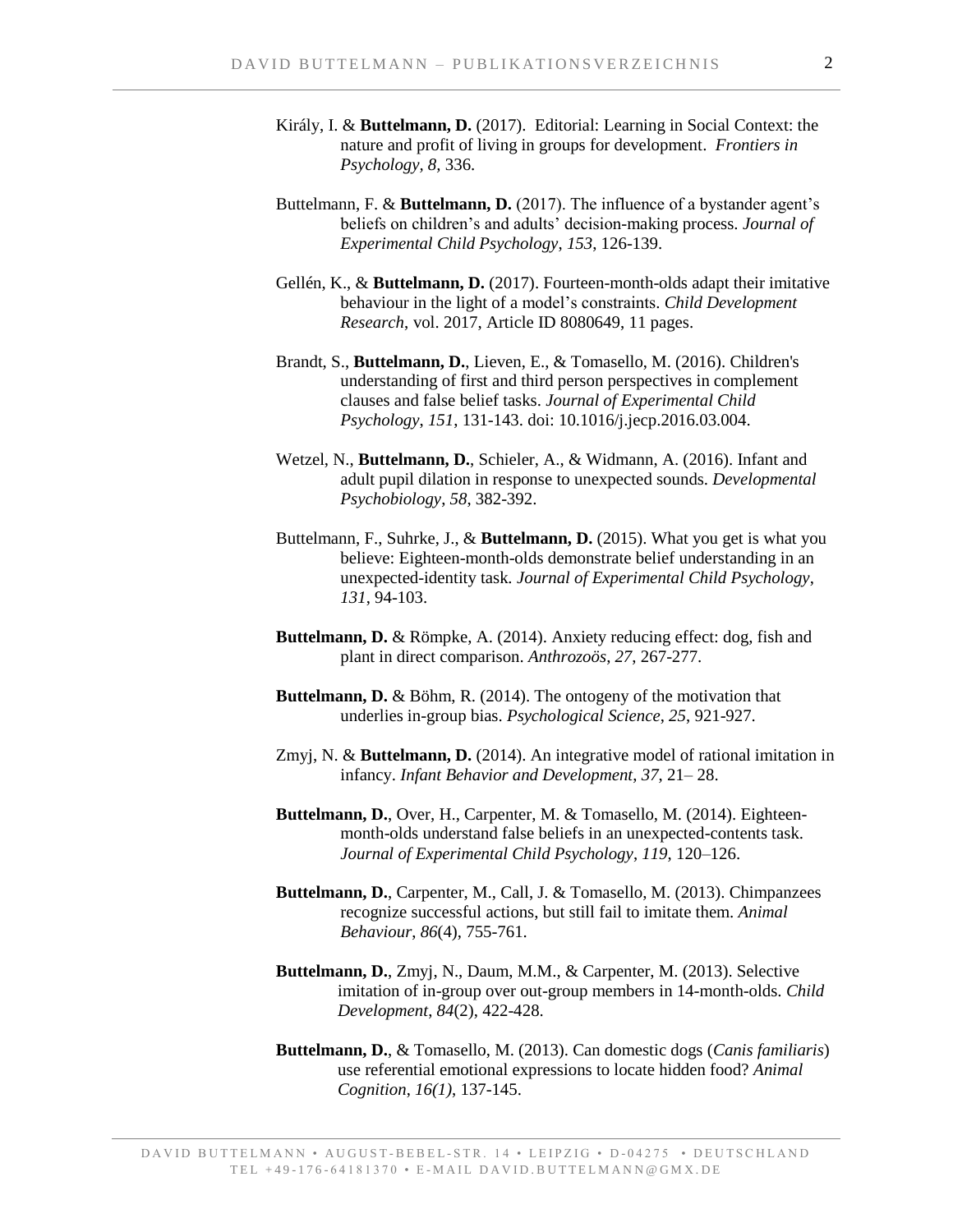- **Buttelmann, D.** & Zmyj, N. (2012). Evaluating the empirical evidence for the two-stage-model of infant imitation. A commentary on Paulus, Hunnius, Vissers and Bekkering (2011). *Frontiers in Psychology*, 3, 512.
- **Buttelmann, D.**, Schütte, S., Carpenter, M., Call, J., & Tomasello, M. (2012). Great apes infer others' goals based on context. *Animal Cognition*, *15*(6), 1037-1053.
- Zmyj, N., **Buttelmann, D.**, Carpenter, M. J., & Daum, M. M. (2010). The reliability of a model influences 14-month-olds' imitation. *Journal of Experimental Child Psychology*, *106*(4), 208-220.
- **Buttelmann, D.**, Call, J., & Tomasello, M. (2009). Do great apes use emotional expressions to infer desires? *Developmental Science*, *12*, 688-698.
- **Buttelmann, D.**, Carpenter, M., & Tomasello, M. (2009). Eighteen-month-old infants show false belief understanding in an active helping paradigm. *Cognition*, *112*, 337-342.
- **Buttelmann, D.**, Call, J., & Tomasello, M. (2008). Behavioral cues that great apes use to forage for hidden food. *Animal Cognition*, *11*, 117-128.
- **Buttelmann, D.**, Carpenter, M., Call, J., & Tomasello, M. (2008). Rational tool use and tool choice in human infants and great apes. *Child Development*, *79*, 609-626.
- **Buttelmann, D.**, Carpenter, M., Call, J., & Tomasello, M. (2007). Enculturated chimpanzees imitate rationally. *Developmental Science*, *10*, F31-F38. (ausgezeichnet mit dem *2008 Developmental Science Early Career Researcher Prize*)
- Riedel, J., **Buttelmann, D.**, Call, J. & Tomasello M. (2006). Domestic dogs (Canis familiaris) use a physical marker to locate hidden food. *Animal Cognition*, *9*, 27-35.

## **BÜCHER UND BUCHKAPITEL**

Király, I., & **Buttelmann, D.**, eds. (2017). *Learning in Social Context: The Nature and Profit of Living in Groups for Development.* Lausanne: Frontiers Media. doi: 10.3389/978-2-88945-182-1

**Buttelmann, D.** (2012). *Understanding Different Components in Intentional Action. How Understanding Others' Mental States Helps to Learn From Others and Predict Their Behaviour*. Hamburg: Verlag Dr. Kovač.

Römpke, A.-K., & **Buttelmann, D.** (2012). Mit Pfote und Flosse gegen Vortragsangst. In Strunz, I.A. (Hrsg.) *Tiergestützte Pädagogik in Theorie und Praxis*. Hohengehren: Schneider Verlag.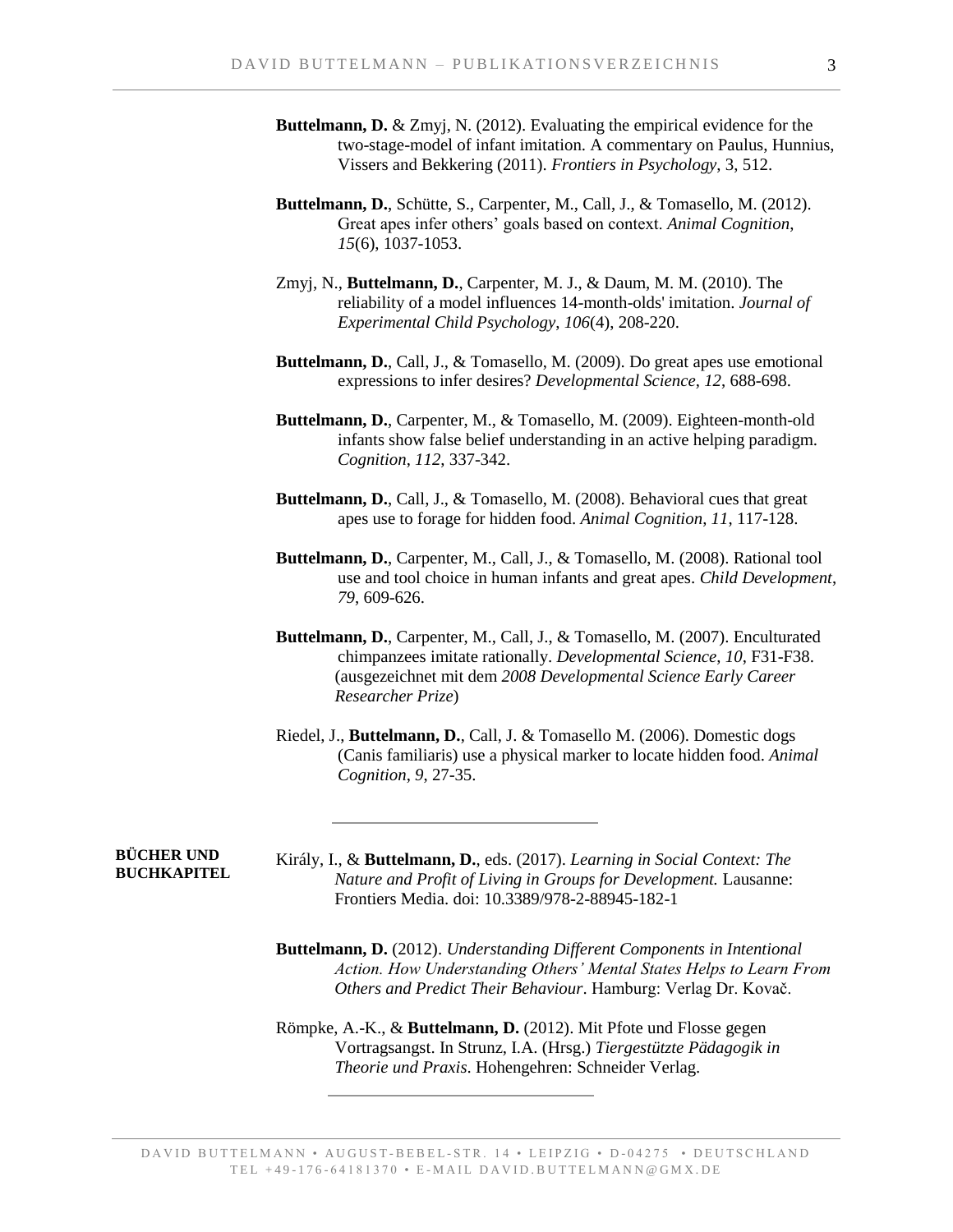| <b>VORTRÄGE</b>                               | Buttelmann, D. (2018). Eine Untersuchung von Einflussfaktoren auf die<br>Messung des spontanen Zuschreibens von Überzeugungen im                                                                                                                                                                             |
|-----------------------------------------------|--------------------------------------------------------------------------------------------------------------------------------------------------------------------------------------------------------------------------------------------------------------------------------------------------------------|
| (nur Rolle als<br>Vortragender<br>aufgeführt) | Erwachsenenalter. Vortrag auf dem Kongress der Deutschen<br>Gesellschaft für Psychologie (DGPs), Frankfurt/M., Deutschland.                                                                                                                                                                                  |
|                                               | Buttelmann, D. (2018). Children's affiliation with an agent affects their reading<br>of the agent's beliefs. Vortrag auf dem Kongress der Deutschen<br>Gesellschaft für Psychologie (DGPs), Frankfurt/M., Deutschland.                                                                                       |
|                                               | Buttelmann, D. (2017). Der Einfluss von kindlichem Zusammengehörigkeits-<br>gefühl auf das Beachten der Überzeugungen anderer. Vortrag auf der<br>Fachgruppentagung Entwicklungspsychologie der Deutschen<br>Gesellschaft für Psychologie (DGPs), Münster, Deutschland.                                      |
|                                               | Buttelmann, D. (2017). Possible factors influencing infants' performance in<br>interactive Theory-of-Mind tasks. Vortrag auf dem 'Workshop on (non-<br>) replications of implicit Theory-of-Mind findings', Einladung von Prof.<br>Hannes Rakoczy (Georg-August-Universität Göttingen), Wien,<br>Österreich. |
|                                               | Buttelmann, D. (2017). The Nature of Human Mindreading. Vortrag im<br>Kolloquium Psychologie an der Westfälischen Wilhems-Universität<br>Münster, Einladung von Prof. Nexhmedin Morina, Münster,<br>Deutschland.                                                                                             |
|                                               | Buttelmann, D. & Buttelmann, F. (2017). Children's affiliation with bystander<br>agents affects automatic belief attribution. Vortrag auf der Budapest<br>CEU Conference on Cognitive Development (BCCCD), Budapest,<br>Ungarn.                                                                              |
|                                               | Buttelmann, D. (2016). Diskutant im Symposium "The development of decision<br>making competence in children". 50. Kongress der Deutschen<br>Gesellschaft für Psychologie (DGPs), Leipzig, Deutschland.                                                                                                       |
|                                               | Gellén, K., & Buttelmann, D. (2016). Going beyond the observable: A model's<br>physical and mental constraints shape infants' imitative behavior.<br>Vortrag auf dem 50. Kongress der Deutschen Gesellschaft für<br>Psychologie (DGPs), Leipzig, Deutschland.                                                |
|                                               | Buttelmann, D. (2016). Rational imitation cannot be explained by differences in<br>gaze behavior. Vortrag auf dem 50. Kongress der Deutschen<br>Gesellschaft für Psychologie (DGPs), Leipzig, Deutschland.                                                                                                   |
|                                               | Buttelmann, D. & Gellén, K. (2016). The development of over-imitation during<br>early childhood. Vortrag auf der Budapest CEU Conference on<br>Cognitive Development (BCCCD), Budapest, Ungarn.                                                                                                              |
|                                               | Buttelmann, D. (2015). Evolution, Anpassung und Lernen. Das Lernen von<br>anderen und das Wissen über andere im Fokus. Vortrag auf der<br>Sommeruniversität des Evangelischen Studienwerkes Villigst,                                                                                                        |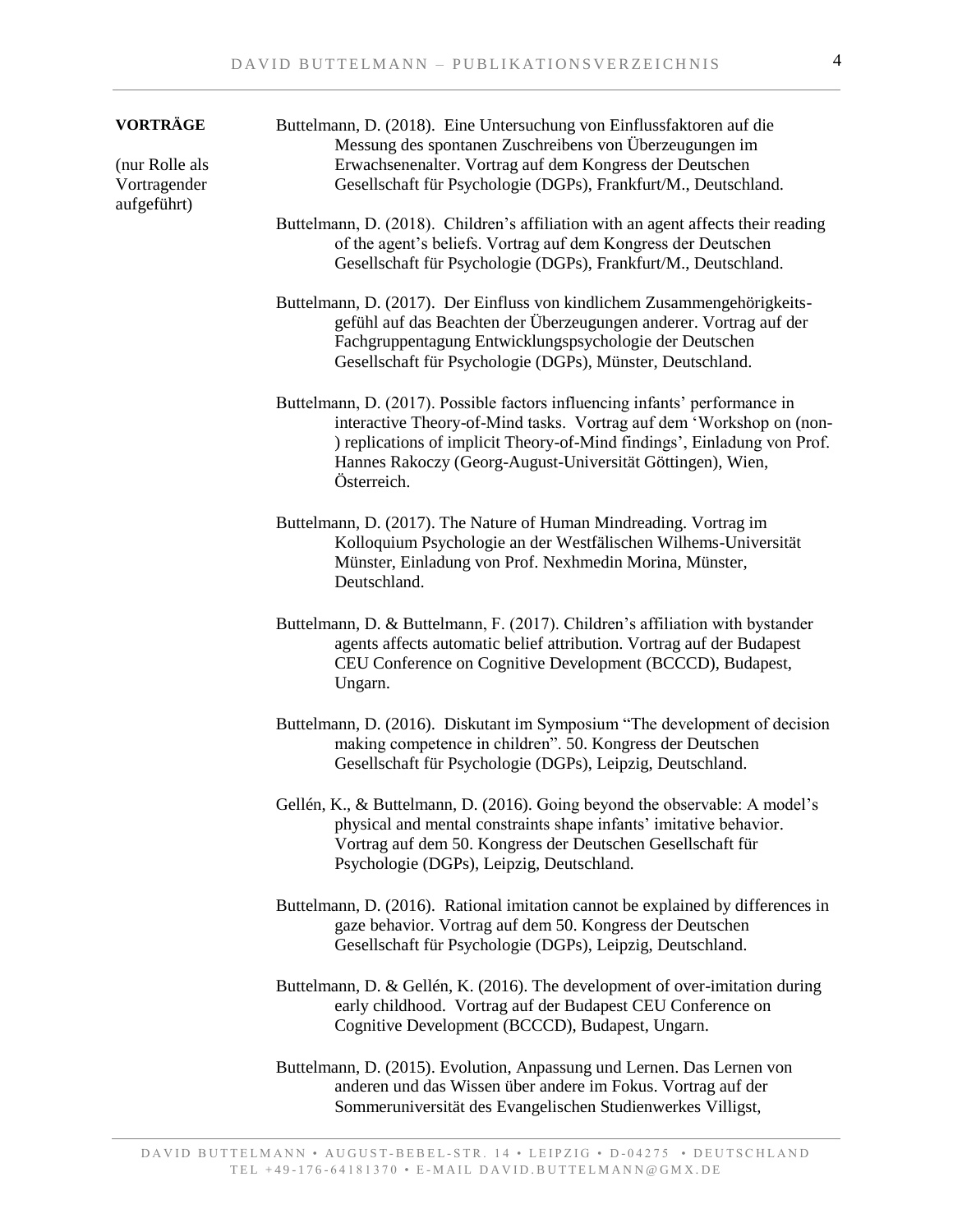Einladung von Prof. Eckart Voland (Justus-Liebig-Universität Giessen) & Prof. Hannes Rusch (Vrije Universiteit Amsterdam), Meißen, Deutschland.

- Buttelmann, D. (2015). Das Lesen der Gedanken Anderer: Die Frage nach dem Wann, Wer und Wie. Vortrag beim Kolloquium des Institutes für Psychologie an der Universität Bern, Bern, Schweiz.
- Buttelmann, D., Grassmann, S. & Buttelmann, F. (2015). Nutzen Säuglinge Assoziationen und Verhaltensregeln beim Lösen von False-Belief-Aufgaben? Vortrag auf der Fachgruppentagung Entwicklungspsychologie der Deutschen Gesellschaft für Psychologie (DGPs), Frankfurt/Main, Deutschland.
- Buttelmann, D. (2015). Generalisieren Einjährige ihr Wissen auf ihr Gegenüber? Untersuchung des Closeness-Communication-Bias in einer False-Belief-Aufgabe. Vortrag auf der Fachgruppentagung Entwicklungspsychologie der Deutschen Gesellschaft für Psychologie (DGPs), Frankfurt/Main, Deutschland.
- Buttelmann, D. (2015). Comparative studies on the understanding of others' mental states. Vortrag auf der 2015 CCLM Summer School "Comparative and Evolutionary Perspectives on Cognition, Learning, and Memory", Weggis, Schweiz.
- Buttelmann, D. (2015). Sozial-kognitive menschliche Entwicklung in der Kindheit. Vortrag beim Erfurter Kolleg (Seniorenuniversität) an der Universität Erfurt, Erfurt, Deutschland.
- Buttelmann, D. (2015). Identifying reliable sources Understanding reliability in human and nonhuman primates. Vortrag auf der 2015 CCLM Summer School "Comparative and Evolutionary Perspectives on Cognition, Learning, and Memory", Weggis, Schweiz.
- Buttelmann, D. (2015). Exekutive Funktionen und Eigengruppenpräferenz bei Vorschul- und Schulkindern. Vortrag auf dem eigenständig organisierten Workshop "Kompetenzentwicklung im Vorschulalter – Konsequenzen für das Schulalter", Universität Erfurt, Erfurt, Deutschland.
- Buttelmann, D., Gromma, B., & Buttelmann, F. (2015). Comparing children's and adults' performance in comparable explicit and implicit tasks on false-belief tracking. Vortrag auf dem Treffen der Society for Research on Child Development, Philadelphia, Pennsylvania, USA.
- Zmyj, N., & Buttelmann, D. (2015). Fourteen-month-olds' imitation is influenced more strongly by a model's competence than by a model's certainty. Vortrag auf dem Treffen der Society for Research on Child Development, Philadelphia, Pennsylvania, USA.
- Buttelmann, D., Grassmann, S., & Buttelmann, F. (2015). Investigating infants' use of 'low-level mechanisms' when solving interactive false-belief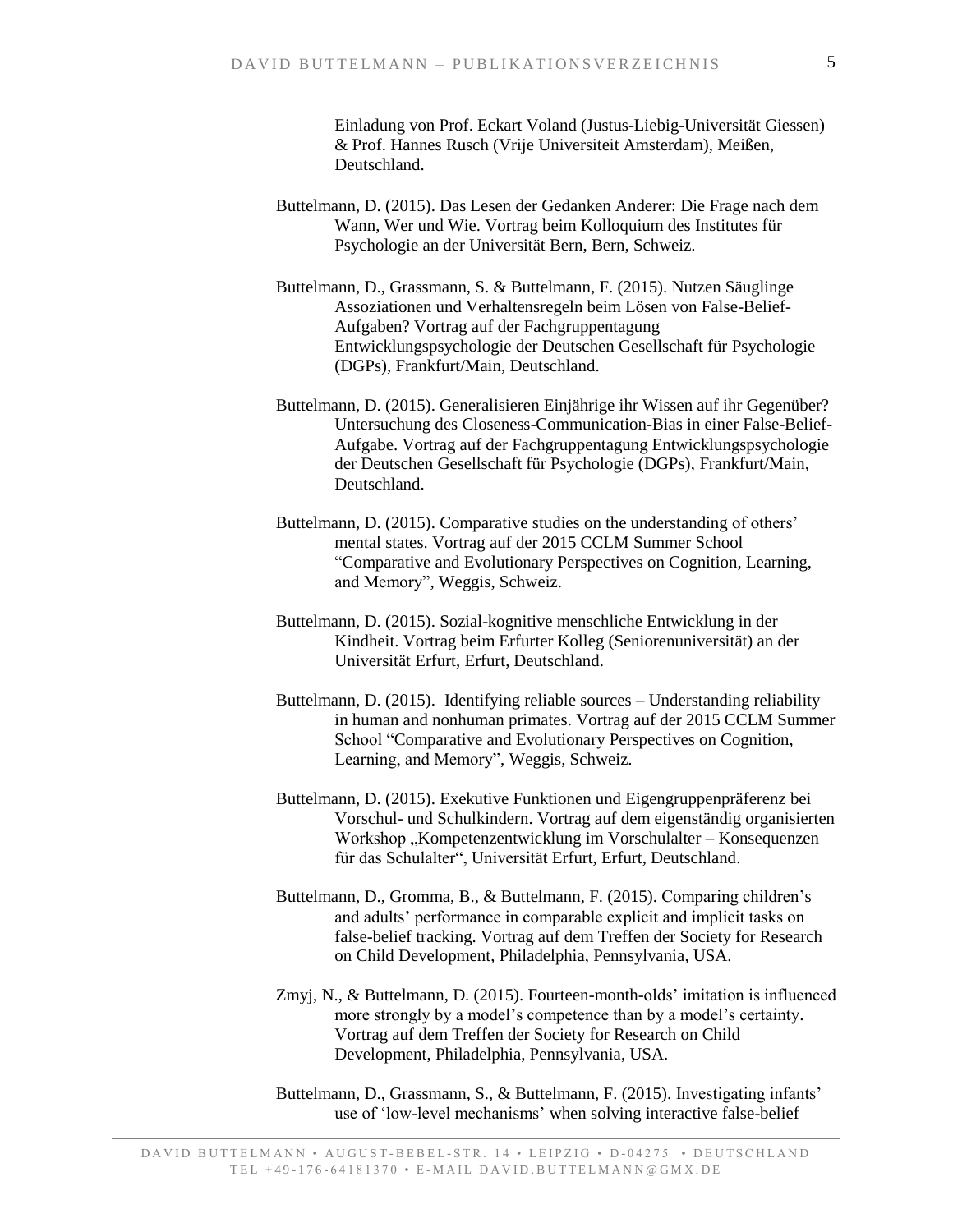tasks. Vortrag auf dem Treffen der Society for Research on Child Development, Philadelphia, Pennsylvania, USA.

- Buttelmann, D. (2015). Changes in the influence of a model's characteristics on infant social learning in the second year. Vortrag auf der Budapest CEU Conference on Cognitive Development (BCCCD), Budapest, Ungarn.
- Buttelmann, D. (2014). Infants track others' beliefs about identity. Workshop 'Minimal Mindreading', Otto-von-Guericke-Universität Magdeburg, Magdeburg, Deutschland.
- Buttelmann, D. (2014). The human belief-tracking mechanism: What we know from studies on infants, the elderly and children with Asperger's syndrome. Vortrag am Department of Psychology der Florida Atlantic University, Einladung von Prof. David F. Bjorklund, Boca Raton, USA.
- Buttelmann, D. (2014). Tracking others' beliefs: who, when, and how? Vortrag am Institut für Psychologie der Universität Zürich, Einladung von Prof. Moritz Daum, Zürich, Schweiz.
- Buttelmann, D. (2014). New Findings on Children's Social Cognition: Cultural Learning, In-Group Bias, and Theory of Mind. Vortrag in der Abteilung Soziale Neurowissenschaft, Max-Planck-Institut für Kognitions- und Neurowissenschaften, Einladung von Prof. Tania Singer, Leipzig, Deutschland.
- Buttelmann, D. (2014). New Findings on Infant Theory of Mind: The Dual-Identity Paradigm. Vortrag auf der 19. International Conference on Infant Studies (ICIS), Berlin, Deutschland.
- Buttelmann, D. (2014). Longitudinal and cross-sectional studies of belief understanding in toddlers and preschoolers. Vortrag auf dem Workshop "From an implicit to an explicit Theory of Mind" am LMU Center for Advanced Studies, Einladung von Prof. Beate Sodian, München, Deutschland.
- Buttelmann, D. (2014). I see what you are thinking Using behavioral measures to investigate social cognition in humans. Vortrag im "Colloquium Cognitive Science" an der Technischen Universität Kaiserslautern, Einladung von Prof. Thomas Lachmann, Kaiserslautern, Deutschland.
- Buttelmann, D. (2014). Early social cognition Humans' reasoning about mental states. Vortrag in der Vortragsreihe des Institutes für Psychologie und der *Salzburger Gesellschaft für Psychologie* an der Universität Salzburg, Einladung von Prof. Josef Perner, Salzburg, Österreich.
- Buttelmann, D. (2013). Social cognition in early childhood. Vortrag im Institutskolloquium des Institutes für Psychologie der Universität des Saarlandes, Einladung von Prof. Gisa Aschersleben, Saarbrücken, Deutschland.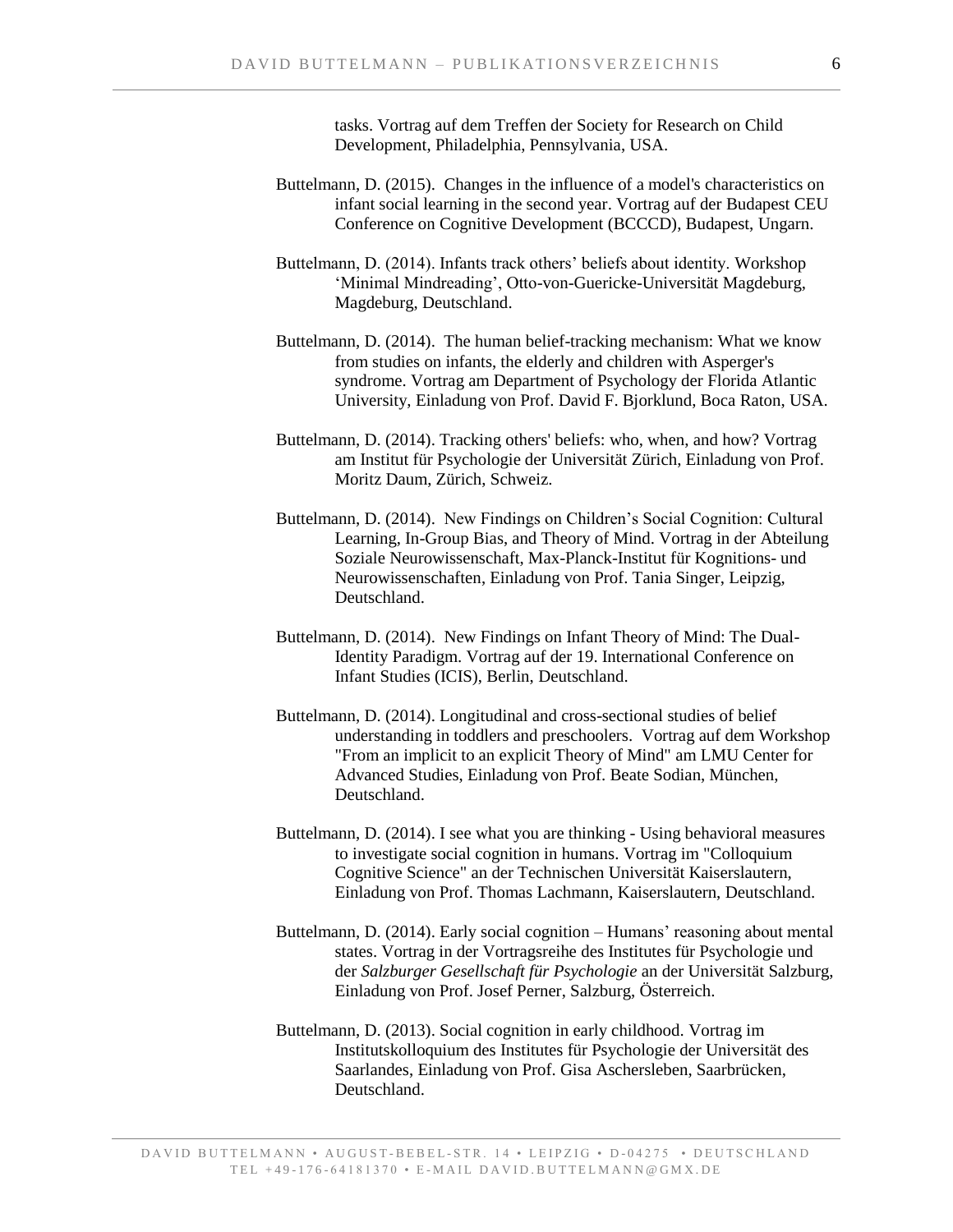- Buttelmann, D. (2013). How infants and toddlers understand the social world. Vortrag im Institutskolloquium des Institutes für Psychologie der Universität Kassel, Einladung von Dr. Martina Wittig und Prof. Mirjam Ebersbach, Kassel, Deutschland.
- Buttelmann, D. (2013). Children, like adults, process beliefs and desires serially. Vortrag auf der 3. Budapest CEU Conference on Cognitive Development (BCCCD), Budapest, Ungarn.
- Buttelmann, D. (2012). New findings from research on infants' and toddlers' social cognition. Vortrag am Institut für Psychologie der Ernst-Moritz-Arndt-Universität Greifswald, Einladung von Prof. Horst Krist, Greifswald, Deutschland.
- Buttelmann, D. (2012). Putting the mental into social learning: New evidence for the mentalistic stance. Vortrag im Hengstberger Symposium "Individual differences and universals of human social cognitive development", Heidelberg, Deutschland.
- Buttelmann, D. (2012). How infants' social cognition influences their behaviour. Vortrag am Department Psychologie der Humanwissenschaftlichen Fakultät der Universität Potsdam, Einladung von Prof. Birgit Elsner, Potsdam, Deutschland.
- Buttelmann, D., Carpenter, M. & Tomasello, M. (2012). Fourteen-month-olds imitate rationally based on the demonstrator's knowledge state. Vortrag auf der 18. International Conference on Infant Studies (ICIS), Minneapolis, USA.
- Buttelmann, D. (2011). The roots of social trust Infants and great apes mistrust unreliable informants. Vortrag auf dem Treffen der Society for Research on Child Development, Montreal, Quebec, Kanada.
- Buttelmann, D. (2011). Using active behavioral measures to test infants' understanding of false beliefs. Vortrag auf dem Treffen der Society for Research on Child Development, Montreal, Quebec, Kanada.
- Buttelmann, D. (2011). The aims and work of "Kleinkindforschung in Thüringen" at the University of Erfurt. Vortrag an der Abteilung für Allgemeine Psychologie I der Friedrich-Schiller-Universität Jena, Einladung von Prof. Stefan Schweinberger, Jena, Deutschland.
- Buttelmann, D. (2011). Neue Erkenntnisse über das Verständnis von Säuglingen und Kleinkindern für die mentalen Prozesse anderer. Vortrag auf der Fachgruppentagung Entwicklungspsychologie der Deutschen Gesellschaft für Psychologie (DGPs), Erfurt, Deutschland.
- Buttelmann, D. (2011). Das soziale Gehirn: Was wir durch neue Aufgaben über die soziale Kognition autistischer Kinder lernen können. Vortrag im Workshop der Fachtagung "Kinder mit Autismus: Eine Herausforderung für Fachkräfte im frühkindlichen Bereich" des Thüringer Ministeriums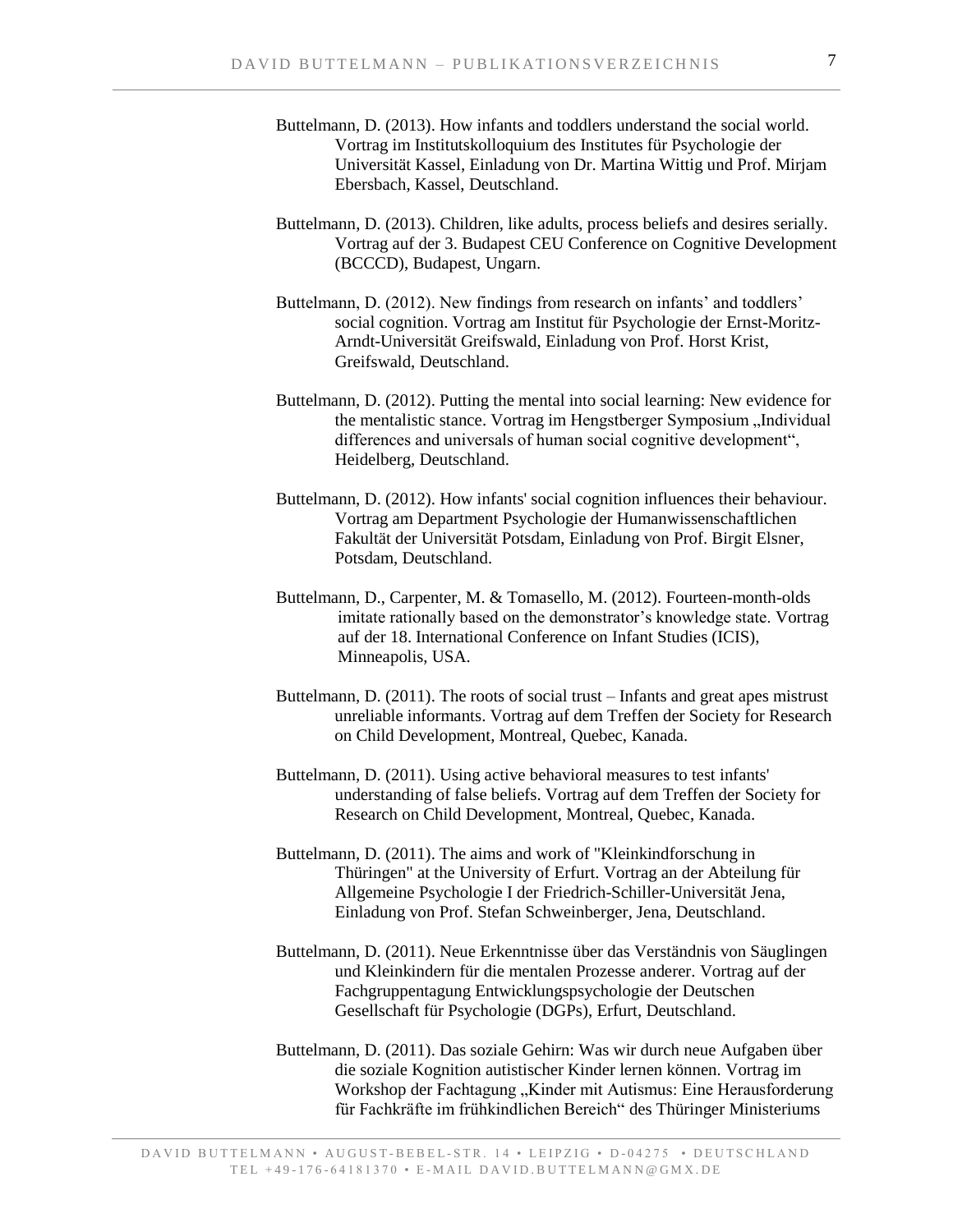für Soziales, Familie und Gesundheit in Zusammenarbeit mit dem Autismuszentrum "Kleine Wege", Weimar, Deutschland.

Buttelmann, D. (2010). Soziales Lernen und Kognitive Fähigkeiten Kleiner Kinder - Methodisches Vorgehen in der Vergleichenden und Kleinkindforschung. Vortrag im Rahmen der Studienrichtung "Spielund Lerndesign" an der Burg Giebichenstein Kunsthochschule Halle, Halle/S., Deutschland.

Buttelmann, D., Carpenter, M., & Tomasello, M. (2009). Sixteen-Month-Olds Show False Belief Understanding in an Active Helping Paradigm. Vortrag auf dem Treffen der Society for Research on Child Development, Denver, USA.

- Buttelmann, D. (2009). Whom to trust? Detecting a person's reliability in human infants and great apes. Vortrag am Department of Psychology, University of British Columbia (UBC), Vancouver, Kanada.
- Buttelmann, D. (2009). Rational Imitation in Great Apes and Human Infants: the Leipzig View. Vortrag (Invited Symposium) auf dem 17. Jahrestreffen der European Society for Philosophy and Psychology, Budapest, Ungarn.
- Buttelmann, D. & Carpenter, M. (2008). Does a Model's Observed Reliability Influence Infants' Imitative Behaviour? Vortrag auf der 16. International Conference on Infant Studies, Vancouver, Kanada.
- Buttelmann, D., Carpenter, M., Call, J., & Tomasello, M. (2007). Rational imitation in human infants, mother-reared apes, and enculturated chimpanzees. Vortrag auf der 13. European Conference on Developmental Psychology, Jena, Deutschland.

| <b>POSTER-</b><br><b>PRÄSENTATIONEN</b> | Buttelmann, D. (2018). Investigating the Effect of Contextual and Personal<br>Factors on Preschoolers' Allocation Behavior. Poster präsentiert auf<br>der Budapest CEU Conference on Cognitive Development (BCCCD),                        |
|-----------------------------------------|--------------------------------------------------------------------------------------------------------------------------------------------------------------------------------------------------------------------------------------------|
| (nur Rolle als                          | Budapest, Ungarn.                                                                                                                                                                                                                          |
| Präsentierender                         |                                                                                                                                                                                                                                            |
| aufgeführt)                             | Buttelmann, D. & Buttelmann, F. (2017). Children with Autism Spectrum<br>Disorder track a bystander agent's beliefs. Poster präsentiert auf der<br>International Convention of Psychological Science (ICPS), Wien,<br>Österreich.          |
|                                         | Buttelmann, D. & Buttelmann, F. (2017). Children's affiliation with bystander<br>agents affects automatic belief attribution. Poster präsentiert auf der<br>International Convention of Psychological Science (ICPS), Wien,<br>Österreich. |
|                                         | Buttelmann, D. & Böhm, R. (2014). The Motivation Underlying In-Group Bias<br>in Children. Poster präsentiert auf der Budapest CEU Conference on                                                                                            |

DAVID BUTTELMANN • AUGUST-BEBEL-STR. 14 • LEIPZIG • D-04275 • DEUTSCHLAND TEL +49-176-64181370 • E-MAIL DAVID. BUTTELMANN@GMX. DE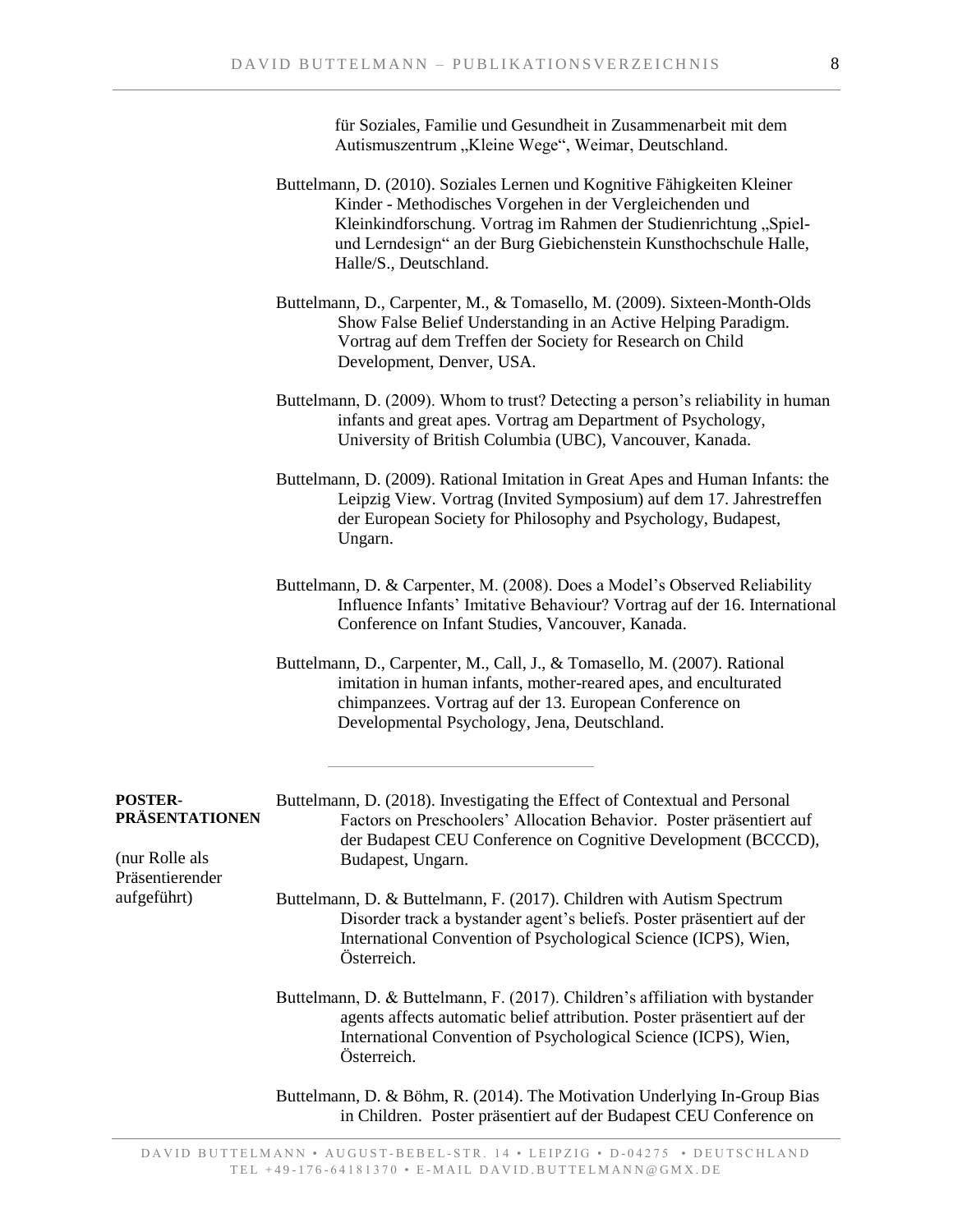Cognitive Development (BCCCD), Budapest, Ungarn.

- Buttelmann, D. & Berger, P. (2014). Do children really have a gravity bias? The influence of inhibitory control on the performance in the tubes task. Poster präsentiert auf der Budapest CEU Conference on Cognitive Development (BCCCD), Budapest, Ungarn.
- Buttelmann, D. & Böhm, R. (2013). Entwicklung der Eigengruppenpräferenz bei 6- und 8-jährigen Kindern. Poster präsentiert auf der Fachgruppentagung Entwicklungspsychologie der Deutschen Gesellschaft für Psychologie (DGPs), Saarbrücken, Deutschland.
- Buttelmann, D. & Römpke, A.-K. (2013). Pfote und Flosse im Labor Reduktion von Vortragsangst durch Tiere und Pflanzen. Poster präsentiert auf dem Kongress Tiergestützte Therapie und Pädagogik, Freiburg, Deutschland.
- Buttelmann, D., Patricia Brosseau-Liard, Carpenter, M. & Tomasello, M. (2012). Eighteen-month-olds prefer to help in-group over out-group members. Poster präsentiert auf der 18. International Conference on Infant Studies (ICIS), Minneapolis, USA.
- Buttelmann, D., Carpenter, M., Call, J., & Tomasello, M. (2010). Chimpanzees recognize successful actions, but still fail to imitate them. Poster präsentiert auf dem Satellite Meeting "Social learning in humans and non-human animals: theoretical and empirical dissections", Kavli Royal Society International Centre, Chicheley Hall, Vereinigtes Königreich.
- Buttelmann, D., Carpenter, M., Call, J., & Tomasello, M. (2008). Can human infants, mother-reared apes, and enculturated chimpanzees imitate rationally? Poster präsentiert auf dem International Workshop "The evolution, development and intentional control of imitation" (EDICI), Wien, Österreich.
- Buttelmann, D., Carpenter, M., Call, J., & Tomasello, M. (2008). To go or not to go: Chimpanzees' understanding of a human's goals. Poster präsentiert auf dem XXIX. International Congress of Psychology, Berlin, Deutschland.
- Buttelmann, D., Carpenter, M., Call, J., & Tomasello, M. (2008). Great apes attribute different goals to the same action depending on the situational context. Poster präsentiert auf dem XXII. Congress of the International Primatological Society, Edinburgh, Vereinigtes Königreich.
- Buttelmann, D., Call, J., & Tomasello, M. (2007). Great apes use emotional expressions to infer desires. Poster präsentiert auf dem Treffen der Society for Research on Child Development, Boston, USA.
- Buttelmann, D., Call, J., & Tomasello, M. (2007). Great apes' referential use of emotional expressions. Poster präsentiert auf dem 37. Jahrestreffen der Jean Piaget Society, Amsterdam, Niederlande.